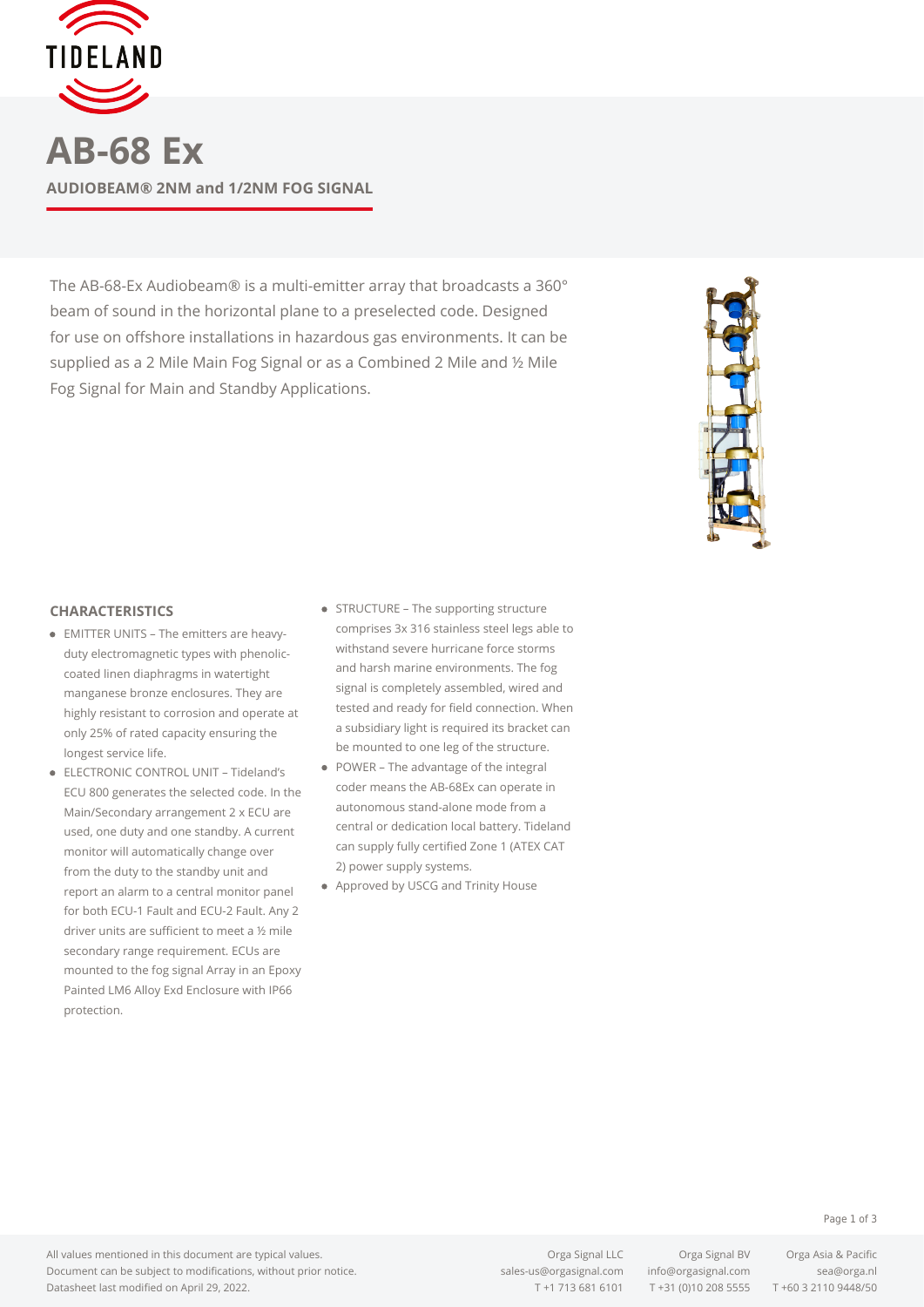

**AB-68 Ex**

**AUDIOBEAM® 2NM and 1/2NM FOG SIGNAL**

| Range                                                                                                               | 2NM usual range as defined and recommended by IALA. USCG approved per<br>CFR 67.10 as a 2NM fog signal<br>1/2 Mile range from any 2 Drivers with Backup ECU Electronics |
|---------------------------------------------------------------------------------------------------------------------|-------------------------------------------------------------------------------------------------------------------------------------------------------------------------|
| Input<br>Voltage<br>Current @ 12VDC                                                                                 | 12 or 24VDC<br>120W when sounding                                                                                                                                       |
| Output<br>Frequency<br>SPL                                                                                          | 800Hz<br>Greater than 133.4dB $@$ 1 meter                                                                                                                               |
| Coding                                                                                                              | Usually Morse U or one of any 256 pre-programmed                                                                                                                        |
| Environmental                                                                                                       | Marine atmospheres, 100% Relative Humidity                                                                                                                              |
| <b>Hazardous Area Certification</b><br>ITS 09ATEX16405X, IECEX ITS<br>14.0019X<br>CESI 01ATEX027, IECEx TSA 06.0011 | Emitter Unit: Ex II 2 G Ex db IIB T4 Gb -40 $^{\circ}$ C <= Ta <= 60 $^{\circ}$ C IP66<br>ECU-800: Ex II 2 G Ex d IIB T6 Gb IP66                                        |
| Weights                                                                                                             | 200-220kg                                                                                                                                                               |

NOTE: Specifications are subject to change.





All values mentioned in this document are typical values. Document can be subject to modifications, without prior notice. Datasheet last modified on April 29, 2022.

Orga Signal LLC Orga Signal BV Orga Asia & Pacific

 $T + 31$  (0)10 208 5555  $T + 60$  3 2110 9448/50